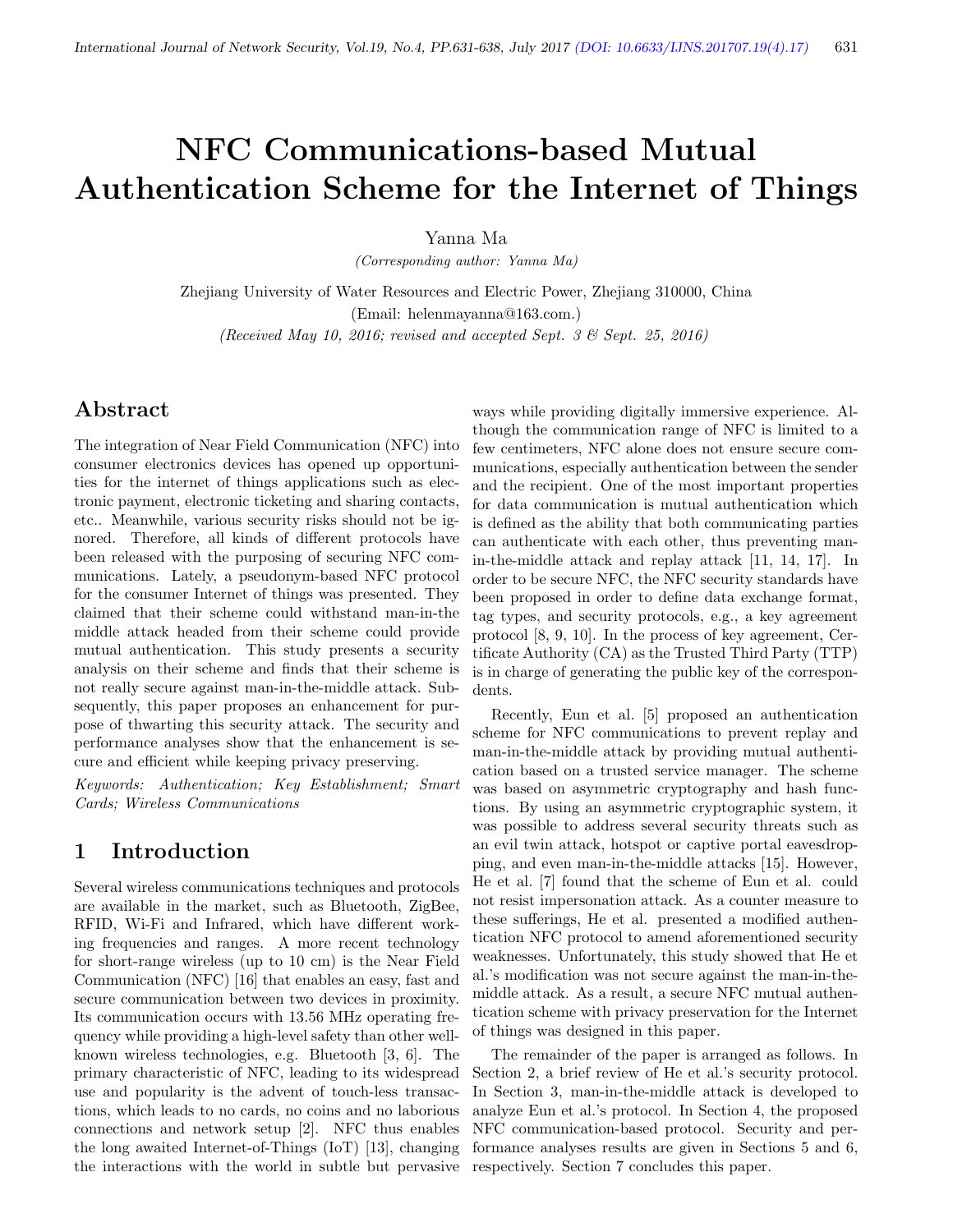## 2 Review of He et al.'s Scheme

This part concisely review the NFC mutual authentication scheme by He et al. in 2014. For ease of presentation, Table I shows some intuitive abbreviations and notations.

Table 1: Notations

| $ID_X$               | the identity of the user $X$                      |  |  |
|----------------------|---------------------------------------------------|--|--|
| <b>TSM</b>           | a trusted service manager                         |  |  |
| G                    | the base point of the elliptic curve              |  |  |
| KDF                  | a key derivation function                         |  |  |
| dx                   | the private key of the user $X$                   |  |  |
| $Q_X$                | the public key of the user X, where $Q_X = d_X G$ |  |  |
| SK                   | exclusive-or operation                            |  |  |
| $E_K(m)$             | symmetric encryption of using the key $K$         |  |  |
| $h(\cdot), f(\cdot)$ | hash functions                                    |  |  |
| $Sig_K(m)$           | signature of $m$ using the key $K$                |  |  |

Once receiving the user A's request, the  $TSM$  generates n pseudonyms and delivers them to A via a private channel. The  $TSM$  also stores the user A's identity and pseudonyms into its database. Next, the  $TSM$  computes  $PN_A^i = \{Q_A^i, E_{d_{TSM}}(ID_A, Q_A^i), ID_{TSM}, S_{TSM}^i\}$ and  $S_{TSM}^i = Sig_{d_{TSM}}(Q_A^i, E_{d_{TSM}}(ID_A, Q_A^i), ID_{TSM}),$ where  $\tilde{Q}^i_A = q^i_A G$  is the public key of A,  $d^i_A = q^i_A +$  $h(ID_{TSM}, PN_A^i) d_{TSM}$  is A's private key, and  $S_{TSM}^i$  is the  $TSM$ 's signature on the *i*th message.

The users  $A$  and  $B$  execute the establishment of the session key in the following manner:

- **Step 1:** A computes  $Q'_{A} = r_{A}G$  and sends the message  $\{PN_A^i, Q_A', N_A\}$  to B, where  $r_A$  and  $N_A$  are the random numbers generated by  $A$ ,  $PN_A^i$  is a pseudonym selected by A.
- **Step 2:** B computes  $Q'_B = r_B G$  and sends back the message  $\{PN_B^j, Q'_B, N_B\}$  to A, where  $r_B$  and  $N_B$  are the random numbers generated by  $B$  and  $PN_B^j$  is a pseudonym selected by B.
- **Step 3:** After receiving the message, A computes  $Z_A^1$  =  $r_A Q_B, \ \ Z_A^2 \ \ = \ \ d_A^i (Q_B^j \ + \ h(ID_{TSM}, PN_B^j) Q_{TSM}),$  $SK = KDF(N_A, N_B, ID_A, ID_B, Z_A^1, Z_A^2)$  and  $MacTag<sub>A</sub> = f(SK, ID<sub>A</sub>, ID<sub>B</sub>, Q<sub>A</sub><sup>'</sup>, Q<sub>A</sub><sup>2</sup>).$  Subsequently, A sends the message  $\{MacTag_A\}$  to B.
- **Step 4:** When receiving the message, B computes  $Z_B^1$  =  $r_B Q_{A}^{'}, \ \ Z_B^2 \ \ = \ \ d_B^j (Q_A^i \ + \ h(ID_{TSM}, PN_A^i) Q_{TSM}),$  $SK = KDF(N_A, N_B, ID_A, ID_B, Z_B^1, Z_B^2)$  and verifies  $f(SK, ID_A, ID_B, Q'_A, Q'_B) = MacTag_A$ . If it holds,  $B$  computes  $MacTag_B$  =  $f(SK, ID_A, ID_B, Q'_A, Q'_B)$  and sets  $SK$  as the session key. Finally,  $B$  transmits the message  ${MacTag_B}$  to A.

Step 5: Once receiving the message, A computes:

$$
Z_A^1 = r_A Q_B' = r_A r_B G
$$
  
\n
$$
= r_B r_A G = r_B Q_A',
$$
  
\n
$$
Z_A^2 = d_A^i (Q_B^j + h(ID_{TSM}, PN_B^j) Q_{TSM})
$$
  
\n
$$
= (q_A^i + h(ID_{TSM}, PN_A^j) d_{TSM})
$$
  
\n
$$
= (q_B^j + h(ID_{TSM}, PN_B^j) d_{TSM})
$$
  
\n
$$
= (q_B^j + h(ID_{TSM}, PN_A^j) d_{TSM})
$$
  
\n
$$
= (q_B^j + h(ID_{TSM}, PN_A^j) d_{TSM})
$$
  
\n
$$
= (q_B^j + h(ID_{TSM}, PN_B^j) d_{TSM})
$$
  
\n
$$
= d_B^j (Q_B^j + h(ID_{TSM}, PN_B^j) Q_{TSM}).
$$

A computes SK and  $f(SK, ID_A, ID_B, Q'_A, Q'_B)$ , then, A checks the correctness of the value  $MacTag_B$ . If it does not hold, A stops the session; Otherwise,  $A$  agrees on the session key  $SK$  with  $B$ .

# 3 Weaknesses of He et al.'s Scheme

He et al. declared that their improvements could resist the man-in-the-middle-attack due to their proposed scheme could provide the mutual authentication between A and B. Actually, a notable question is that A and B are unable to confirm the real identity of the other entity because of the absence of  $TSM$  during the execution of their scheme, thus giving a perfect opportunity for an adversary A to launch the man-in-the-middle attack.

The man-in-the-middle attack is a form of active eavesdropping in which A makes independent connections with the victims and relays messages between them, making them believe that they are talking directly to each other over a private connection, while in fact the entire conversation is controlled by A.

Let's describe the details of the attack as follows.

- **Step 1:** When the message  $M_1 = \{Q'_A, PN_A^j, N_A\}$  is sent from A to B, A intercepts the message and computes  $Q_A^* = r_A^1 G$ , and sends the forged message  $M_1 = \{Q_A^*, PN_A^j, N_A^1\}$  to B, where  $r_A^1$  and  $N_A^1$  are the random numbers of A.
- **Step 2:** When receiving the message, B computes  $Q'_B =$  $r_B G$  and sends the message  $M_2 = \{Q'_B, PN^j_B, N_B\}$ to A.
- **Step 3:** A intercepts the message  $M_2$  and computes  $Q_B^*$  =  $r_A^2 G$  and sends the forged message  $M_2$  =  $\{Q_B^*,PN_B^j,N_{\mathbb A}^2\}$  to A, where  $r_{\mathbb A}^2$  and  $N_{\mathbb A}^2$  are the random numbers of A.
- Step 4: After receiving the message, A computes  $Z_A^2 = d_A^1(\tilde{Q}_B^* + h(ID_{TSM}, PN_B^j)Q_{TSM}),$  $Z_A^1$  =  $r_A Q_B^*$ , and the session key  $SK =$  $KDF(N_A, N_A^2, ID_A, ID_B, Z_A^1, Z_A^2)$  and  $MacTag_A =$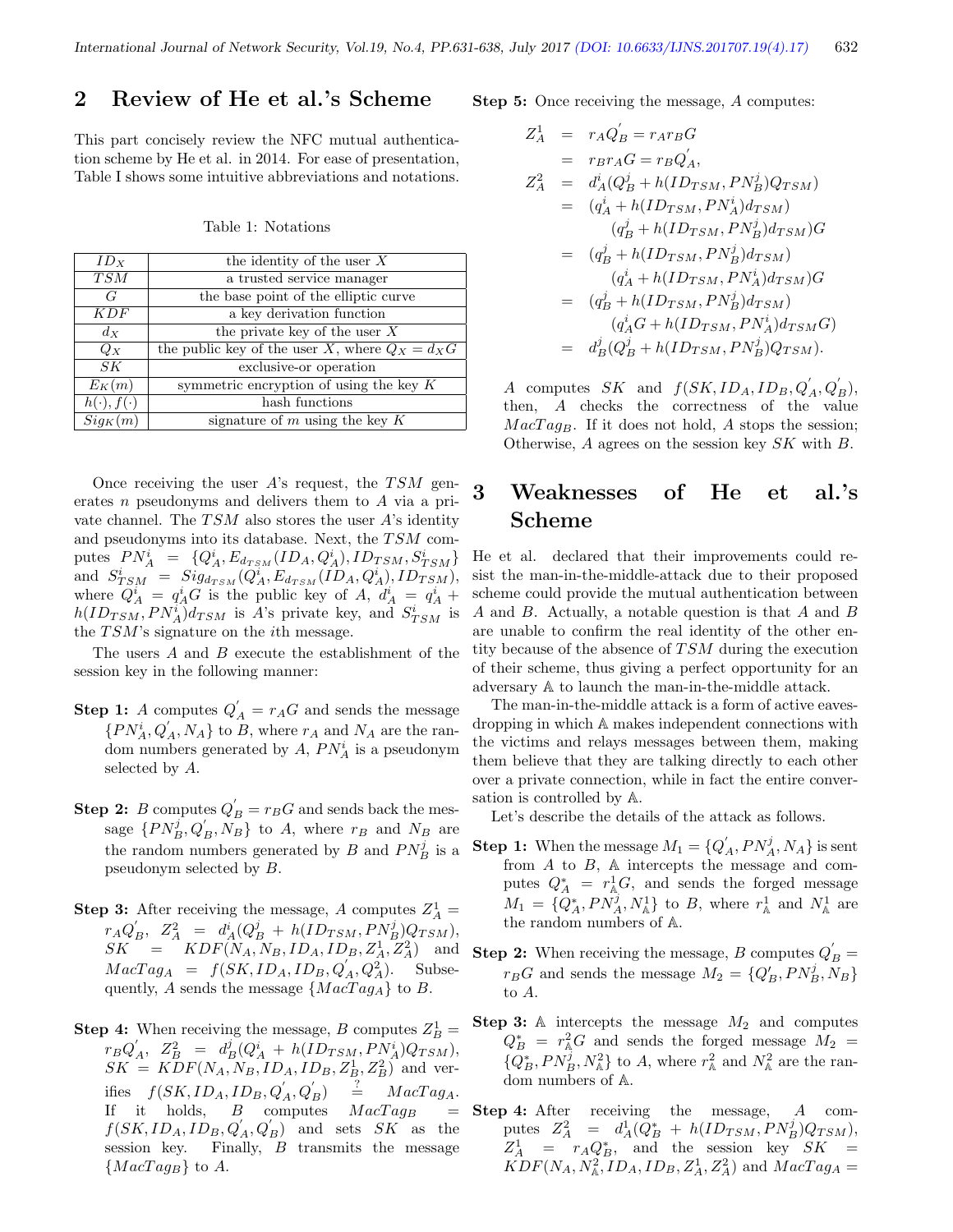$f(SK, ID_A, ID_B, Q'_A, Q^*_B)$ message  $M_3 = \{MacTag_A\}$  to B.

- Step 5: A eavesdrops this message and computes  $Z_A^2 = d_A^1(Q_B' + h(ID_{TSM}, PN_B^j)Q_{TSM}),$  $Z_A^1$  =  $r_A^1 Q_B'$ , and the session key  $SK$  =  $KDF(N_B, N_A^1, ID_A, ID_B, Z_A^1, Z_A^2)$  and  $MacTag_A =$  $f(SK, ID_A, ID_B, Q_A^*, Q_B')$ . After that, A sends the forged message  $M_3 = \{MacTag_A\}$  to B.
- **Step 6:** When receiving the message  $M_3$ ,  $B$  computes  $Z_B^1 = r_B Q_A^*$ ,  $Z_B^2 = d_B^1 (Q_A^* + h(ID_{TSM},$  $PN_B^j$ ) $Q_{TSM}$  and  $SK = KDF(N_B, N_A^1)$  $ID_A$ ,  $ID_B$ ,  $Z_B^1$ ,  $Z_B^2$ ). B verifies whether  $f(SK, ID_A, ID_B, Q_A^*, Q'_B) \stackrel{?}{=} MacTag_A$  and it is obvious that the equation is true, because:

$$
Z_B^1 = r_B Q_A^* = r_B r_A^1 G
$$
  
\n
$$
= r_A^1 Q_B' = Z_A^1,
$$
  
\n
$$
Z_B^2 = d_B^1 (Q_A^* + h(ID_{TSM}, PN_B^j) Q_{TSM})
$$
  
\n
$$
= (q_B^j + h(ID_{TSM}, PN_B^j) d_{TSM})
$$
  
\n
$$
(q_A^i G + h(ID_{TSM}, PN_B^j) d_{TSM})G
$$
  
\n
$$
= (q_A^i + h(ID_{TSM}, PN_B^j) d_{TSM})G
$$
  
\n
$$
= d_A^1 (Q_B' + h(ID_{TSM}, PN_B^j) Q_{TSM})
$$
  
\n
$$
= Z_A^2.
$$

B computes  $MacTag_B = f(SK, ID_A, ID_B, Q_A^*, Q_B')$ and sends the message  $M_4 = \{MacTag_B\}$  to A.

- **Step 7:** A receives the message  $M_4$  from B to A, A computes  $Z_B^2 = d_\mathbb{A}^i (Q_A' + h(ID_{TSM}, PN_B^j) Q_{TSM}),$  $Z_B^1$  =  $r_A^2 Q_A'$  and the session key  $SK$  =  $KDF(N_A, N_A^2, ID_A, ID_B, Z_B^1, Z_B^2)$  and  $MacTag_B =$  $f(SK, ID<sub>A</sub>, ID<sub>B</sub>, Q<sub>A</sub><sup>'</sup>, Q<sub>B</sub><sup>*</sup>).$  After that, A sends the forged message  $M_4 = \{MacTag_B\}$  to A.
- Step 8: When receiving the message, A checks the validness of  $MacTag_B$  and it is sure that the equation will be equal to  $f(SK, ID_A, ID_B, Q'_A, Q_B^*)$ . Therefore, A agrees on the session key  $SK$  as the common key aiming at encrypting the communication messages.

In this way,  $A$  is successfully authenticated by  $A$ and B, respectively. That is, A shares a session key  $SK = KDF(N_A, N_A^2, ID_A, ID_B, Z_B^1, Z_B^2)$  with A, at the same time, he shares a session key  $SK =$  $KDF(N_B, N_A^1, ID_A, ID_B, Z_A^1, Z_A^2)$  with B. However, both of A and B do not know that they are communicating with an attacker at all. They believe they successfully have finished the handshake agreement with each other.

## 4 The Proposed Scheme

This section will present the proposed scheme as Figure 1.

After receiving the user  $A$ 's request for pseudonyms, the TSM generates n pseudonyms and sends them to and  $ID_B$  are respectively implied in  $MacTag_{A(B)}$  =

 $B(E)$ . Next, A sends the A via a secret channel. The TSM also stores the user A's identity and pseudonyms into its database. There are four parties in a pseudonym  $PN_A^i$ : the A's public key,  $A$ 's private key, the  $TSM$ 's identity and the  $TSM$ 's signature.

$$
PN_A^i = \{Q_A i, Enc(\{ID_A, Q_A i\}, d_{TSM}), ID_{TSM}, S_{TSM}^i\},
$$
  
\n
$$
S_{TSM}^i = Sig(d_{TSM}, Q_A^i, Enc(Q_A^i, d_{TSM}), ID_{TSM}),
$$
  
\n
$$
d_A^i = d_{TSM} + h(ID_A, r_{S-A})h(ID_A, PN_A^i).
$$

As the same method, the user B could get its pseudonyms and corresponding private key  $d_B^j = d_{TSM} +$  $h(ID_B, r_{S-B})h(ID_B, PN_B^j)$  and public key  $d_B^jG$ .

#### 4.1 Establishment of the Session Key

When  $A$  and  $B$  attempts to establish the handshake, they perform as follows:

- **Step 1:** A computes  $Q'_{A} = r_{A}G$ ,  $Q''_{A} = r_{A}d_{B}^{j}G$ , where  $r_{A}$ is a nonce generated by A. Then, A sends  $\{Q^{'}_{A}, Q^{''}_{A}\}$ to B.
- Step 2: When receiving the message, B computes  $(d_B^j)^{-1}Q''_A = Q'_A, \ \ Q'_B = r_BG, \text{ and } Q''_B = r_Bd_A^iG,$ where  $d_A^i G$  is the public key of A. Finally, B returns  $\{Q'_B, Q''_B\}$  to A.
- Step 3: Once receiving the message, A computes  $(d_A^i)^{-1}Q_B^{"}= Q_B^{'},\ \breve{Z}_A^{'}=r_AQ_B^{'},\breve{Z}_A^{'''}=d_A^i(Q_{TSM}+$  $h(ID_B, PN_B^j)Q_A^i), \, SK = KDF(ID_A, ID_B, Z_A^{'}, Z_A^{''})$ and  $MacTag_A = f(ID_A, ID_B, SK, Q_B)$ . At last, A sends back the message  $\{MacTag_A\}$  to B.
- Step 4: When receiving the messages, B computes  $Z_{B}^{'}\,=\,r_{B}Q_{A}^{'}, Z_{B}^{''}\,=\,\overline{d_{B}^{j}}(Q_{TSM}+\breve{h}(ID_{A},PN_{A}^{i})Q_{B}^{j}),$  $SK = KDF(ID_A, ID_B, Z'_B, Z''_B)$  and verifies whether  $f(ID_A, ID_B, SK, Q'_B) \stackrel{?}{=} MacTag_A$ . If it is equal,  $B$  sets  $SK$  as the session key and computes  $MacTag_B = f(ID_A, ID_B, SK, Q'_A)$ . After that, B delivers back the message  $\{MacTag_B\}$  to A.
- Step 5: When receiving the message, A checks whether  $f(ID_A, ID_B, SK, Q'_A) \stackrel{?}{=} MacTag_B$ . If it holds, A successfully negotiates the session key  $SK$  with  $B$ .

## 5 Security Analysis

This section analyze the security of the proposed scheme, which includes achieving users' anonymity, mutual authentication, perfect forward session key security, and withstanding relay attack, impersonation attack. The details describe below.

#### 5.1 Users' Anonymity

In the proposed scheme, the users' identities  $ID_A$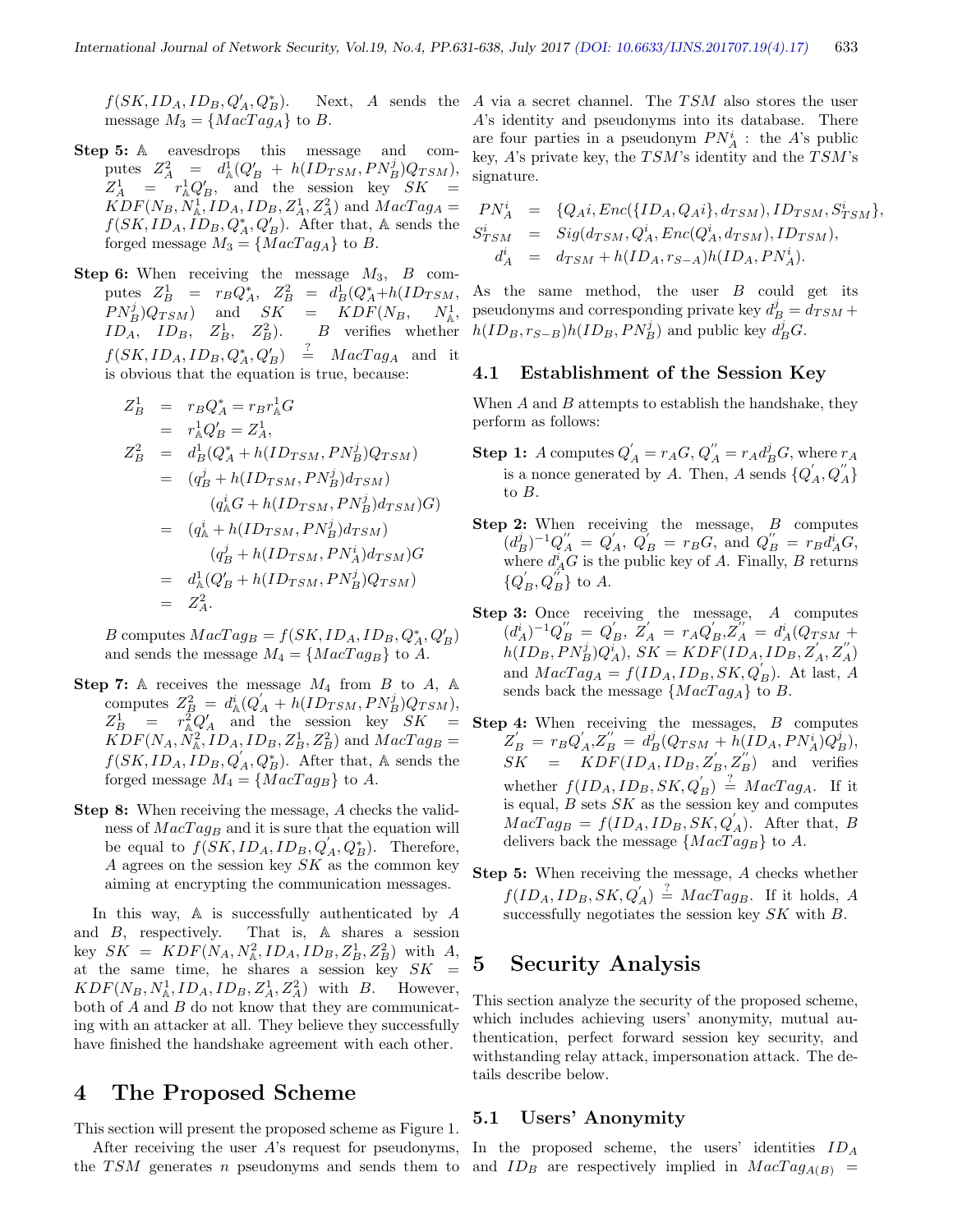

Figure 1: Mutual authentication and key agreement of our scheme

 $f(ID_A, ID_B, SK, Q'_{B(A)})$ , where SK is the session key,  $Q'_{B(A)} = r_{B(A)} d_{A(B)}^{i(j)} G$ ,  $r_{B(A)}$  and  $d_{A(B)}^{i(j)}$  $\mathcal{A}(B)$  are the random numbers and the private keys. Therefore,  $ID_A$  is not able to be derived from  $Z_A^{''}$  without knowing the users' private key, owing to the one-way property of the hash function. Therefore, the proposed scheme preserves identity privacy.

#### 5.2 Mutual Authentication

In the proposed scheme, A authenticates  $A$  by checking  $\int_{A}^{'} = (d_{B}^{j})^{-1} Q_{A}^{''}$  and  $MacTag<sub>A</sub>$  =  $f(ID<sub>A</sub>, ID<sub>B</sub>, SK, Q<sub>B</sub><sup>'</sup>),$ where  $SK = KDF(ID_A, ID_B, r_BQ'_A, d_B^j d_A^i G)$ . Additionally, A authenticates B by verifying whether  $Q'_B \stackrel{?}{=} (d_A^j)^{-1} Q''_B$ and  $MacTag_B \stackrel{?}{=} f(ID_A, ID_B, SK, Q'_A),$  where  $SK = KDF(ID_A, ID_B, r_A Q'_B, d_A^i d_B^j G).$ 

#### 5.3 Perfect Forward Security of the Session Key

 $SK = KDF(ID_A, ID_B, r_A Q'_B, d_A^i d_B^j G)$  cannot be cal-dleman between two NFC devices to intercept the data

culated without the knowledge of  $r_A$  and  $r_B$ , owing to the Diffie-Hellman problem. Additionally, given  $MacTag_A = f(ID_A, ID_B, SK, Q_B)$  and  $MacTag_B$  =  $f(ID_A, ID_B, SK, Q_A)$ . SK cannot be determined due to the one-way property of the hash function and no knowledge of users' identities. Therefore, the session key cannot be derived from the revealed messages in the proposed scheme.

#### 5.4 Known Session Key Security

In the proposed scheme, the session key is computed as  $SK = KDF(ID_A, ID_B, r_Ar_BG, d_A^i d_B^j G)$ , which does not give any useful information for computing the next session keys because  $r_A$  and  $r_B$  are randomly generated in different runs and are independent of each other among scheme executions. Therefore, the proposed scheme has the property of known-key security.

#### 5.5 Resistance to relay attack

Given  $Q'_A, Q''_A, Q'_B, Q''_B$  and  $d_A^i d_B^j$ , the session key dle attack" in network security. An attacker acts as a mid-Relay Attack is also popularly known as "man in the mid-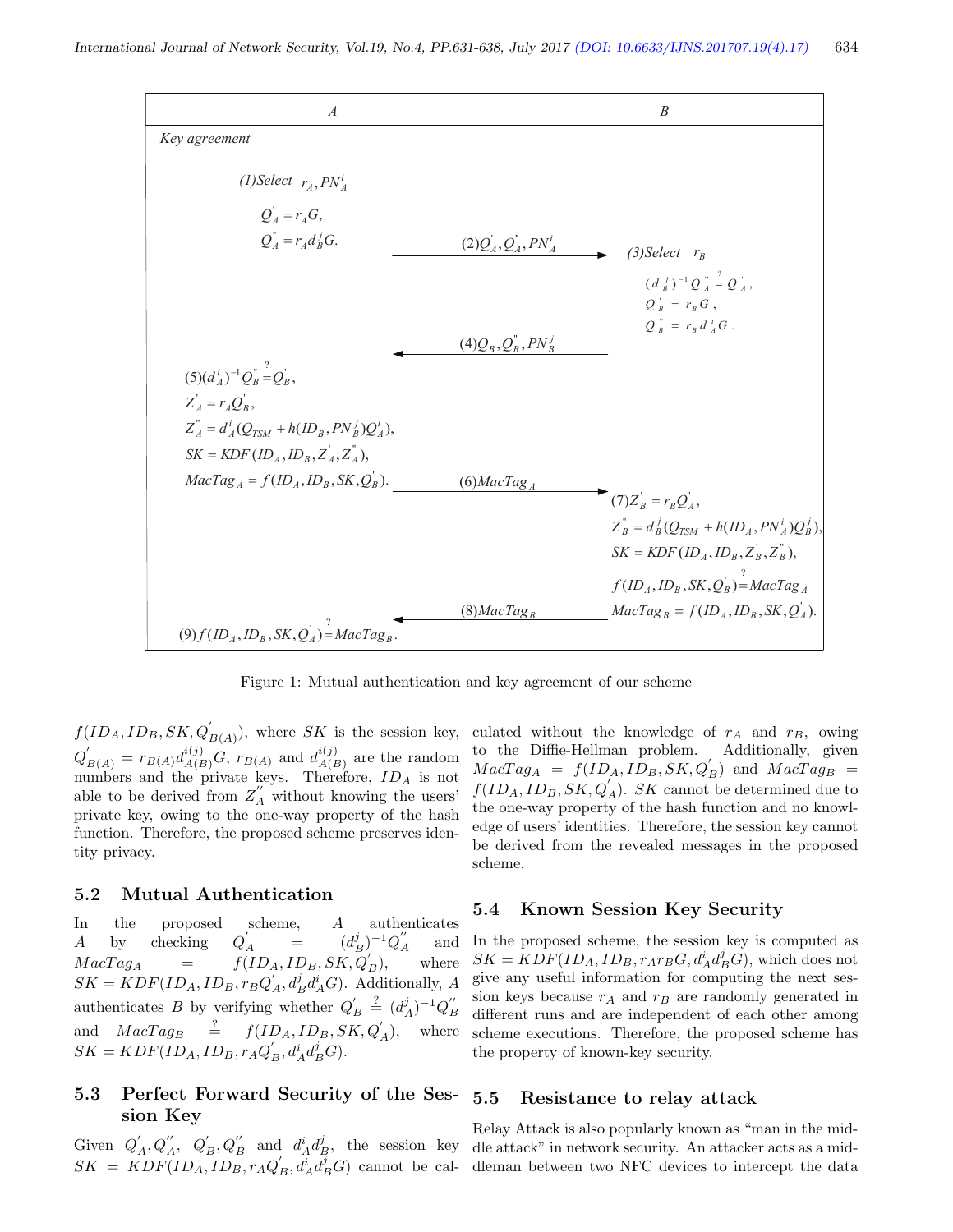|       | Eun et al. [5]                                    | He et al. $ 7 $                         | The Proposal                           |
|-------|---------------------------------------------------|-----------------------------------------|----------------------------------------|
| А     | $3T_{ecm} + 1T_{eca} + 2T_h + 2T_{mm} + 1T_{kdf}$ | $4T_{ecm} + 1T_{eca} + 2T_h + 1T_{kdf}$ | $4T_{ecm} + 1T_{mi} + 2T_h + 1T_{kdf}$ |
|       | $\approx 0.6552$                                  | $\approx 0.2214$                        | $\approx 0.2391$                       |
| B     | $3T_{ecm} + 1T_{eca} + 2T_h + 2T_{mm} + 1T_{kdf}$ | $4T_{ecm} + 1T_{eca} + 3T_h + 1T_{kdf}$ | $4T_{ecm} + 1T_{mi} + 2T_h + 1T_{kdf}$ |
|       | $\approx 0.2583$                                  | $\approx 0.1845$                        | $\approx 0.1107$                       |
| Total | $6T_{ecm} + 2T_{eca} + 4T_h + 4T_{mm} + 2T_{kdf}$ | $8T_{ecm} + 2T_{eca} + 5T_h + 2T_{kdf}$ | $8T_{ecm} + 2T_{mi} + 4T_h + 2T_{kdf}$ |
|       | $\approx 0.6921$                                  | $\approx 0.369$                         | $\approx 0.3498$                       |

Table 2: Computational cost comparison

without the knowledge of the two NFC devices. The attacker either reads and records or manipulates the data before relaying it to the receiving device [18]. If an adversary intends to impersonate as a legal user to cheat A and B, he cannot accomplish his well as he wished. Because  $A$  and  $B$  each hold the data which is only verified by the other side, any forgery data will be detected by the receiver. Specifically, A sends  $Z_A'' = d_A^i d_B^j G$  which is concealed in the session key and  $Q''_A = r_A \overline{d}_B^j G$  to B, where  $d_B^j G$  is a secret value of B. After verifying the correctness of the two values, B judges whether the sender is the real A. Similarly,  $A$  can also authenticate the validity of  $B$  by checking  $Z_B^{h'} = d_B^j d_A^i G$  and  $Q_B^{\prime\prime} = r_B d_A^i G$ .

#### 5.6 Resistance to Impersonation Attack

In the establishment of the session key, A transmits  $Q_A'' = r_A d_B^j G$  to B, where  $d_B^j$  is the secret key of B, only  $B$  knows  $d_B^j$ . Others are impossible to know the value of  $d_B^j G$  and cannot compute  $Z''_A$ . Without the value of  $Z''_A$ , an adversary cannot pass the authentication of B. Meanwhile,  $B$  also sends back the value  $d_A^i G$  which is hidden in  $Q_B'' = r_B d_A^i G$ , where  $d_A^i G$  is the secret information only known by of A and B, and only A knows  $d_A^i$ . That is, any unauthorized user cannot compute the correct  $Z_B^{''}$ and hence cannot be verified by A without the value of  $d_A^i$ G. In this way, the proposed scheme can withstand the impersonation attack.

#### 5.7 No Key Control

In the proposed scheme, both  $A$  and  $B$  jointly compute the session key  $SK = KDF(ID_A, ID_B, r_Ar_BG, d_A^i d_B^j G)$ and therefore, A fails to predetermine a session key since SK contains  $r_B$  and  $d_B^j$ , where  $r_B$  and  $d_B^j$  are the secret values of B and independent among scheme executions. In other word, A or B cannot determine a session key alone and hence, the proposed scheme provides the no key control property.

#### 5.8 Verification Using Scyther Tool

Scyther is a tool for the automatic verification of security protocols. In this part, we use Scyther-w32-v1.1.3 [4] to analyze the proposed scheme. Figure 1 shows a summary

of the claims in the proposed scheme. The verification result (Figuer 2) shows our scheme is correct.

## 6 Performance Comparisons

This section will evaluate the performance of the proposed scheme, and compare it with other related schemes [5, 7] for performance and functionality aspects. In order to facilitate the analysis of the performance, some notations was defined as below:

- $T_{ecm}$ : the time consumption for an elliptic curve point multiplication operation;
- $T_h$ : the time consumption for a hash function operation;
- $T_{eca}$ : the time consumption for an elliptic curve point addition operation;
- $T_{kdf}$ : the time consumption for a key derivation function operation;
- $T_{mm}$ : the time consumption for a modular multiplication operation;
- $T_{mi}$ : The time consumption for a modular inversion operation.

Generally,  $T_{mm}$  is far greater than  $T_{ecm}$ ,  $T_{eca}$  and  $T_h$ . According to [1], under the environment of 2.2 GHz CPU and 2.0GB RAM,  $T_{ecm}$  and  $T_{eca}$  are 2.226 and 0.0288 ms,  $T_{mi}$ ,  $T_{mm}$  and  $T_h$  are 5.565, 1.855 and 2.3  $\mu s$ , respectively.

Table 2 demonstrates that the proposed scheme has less computational efficiency as compared with He et al. [7] but a slighter higher than Eun et al. [5] schemes, where the computational cost for executing the scheme once is only half of the time needed for other related scheme due to the proposed scheme needs more elliptic curve point multiplication computation than Eun et al.'s scheme, and employ modular inversion computation instead of elliptic curve point addition computation.

Table 3 shows the functionality analysis of the proposed scheme with Eun et al.'s [5] and He et al.'s [7] schemes. It is observed that the proposed scheme outperforms as compared to He et al.'s and Eun et al.'s schemes as the proposed scheme supports extra features listed in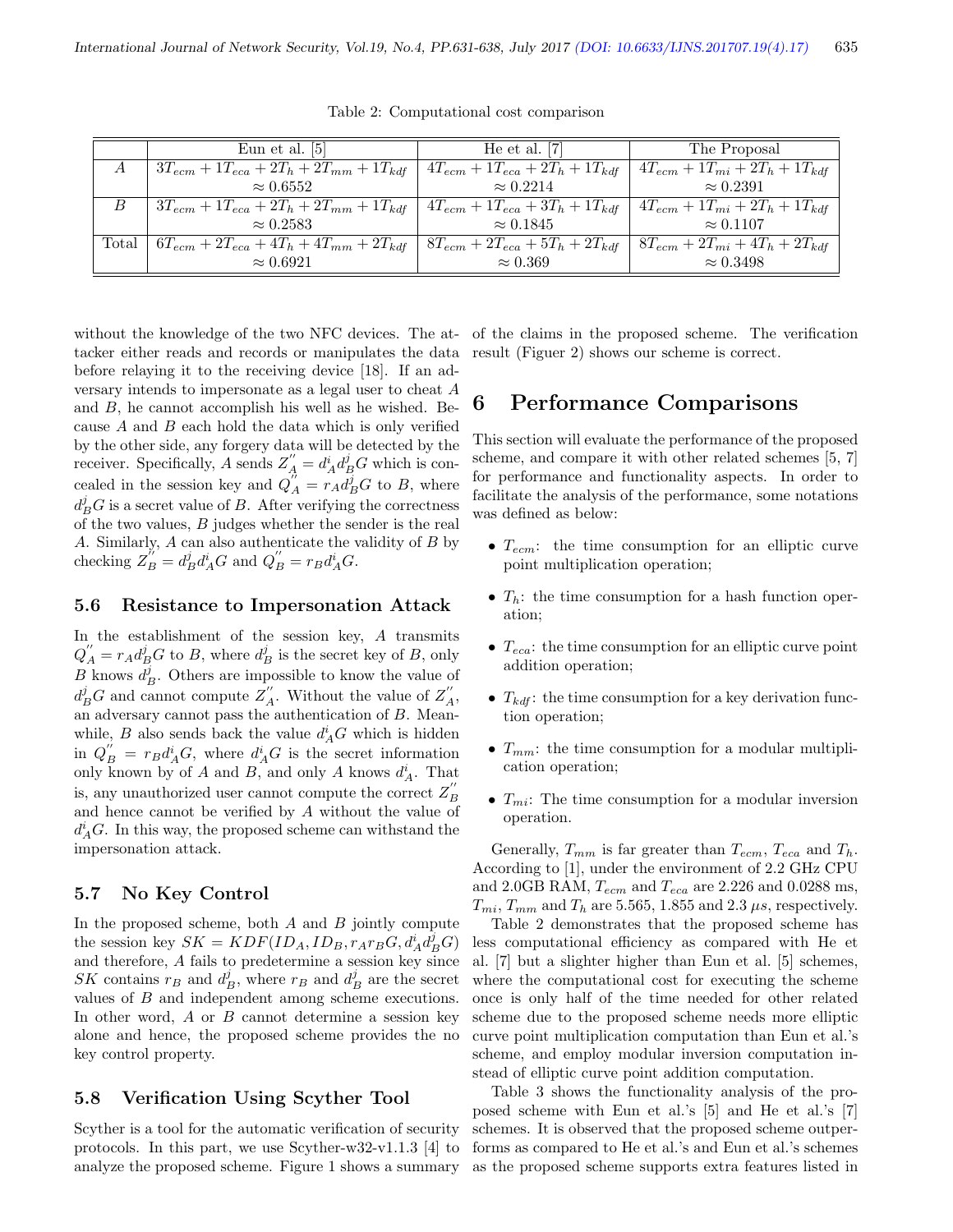hashfunction H;hashfunction KDF;

const Add: Function;const Mul: Function;

usertype String;const IDa,IDb: String; protocol lu(A,B)

{ role A{ fresh Ra, G, PNa, PNb, Qtsm: Nonce;

var Qa1, Qa2, Qb1, Qb2, Za1, Za2: Nonce;

var SK, MacTaga, MacTagb: Nonce;

match(Qa1,Mul(Ra, G));match(Qa2,Mul(Ra,pk(B)));

send !1(A,B,Qa1,Qa2,PNa);recv !2(B,A,Qb1,Qb2,PNb);

match(Za1,Mul(Ra,Qb1));match(Za2,{Add(Mul(H(IDb,PNb),Qa1),Qtsm)}sk(A));

match(SK,KDF(IDa, IDb, Za1, Za2));

 match(MacTaga,H(IDa, IDb, SK, Qb1));send\_!3(A,B,MacTaga); recv\_!4(B,A,MacTagb);claim\_A1(A,Secret,MacTaga);claim\_A2(A,Secret,Qa1);

claim\_A3(A,Secret,Qa2);claim\_A4(A,Secret,Qb1);

claim\_A5(A,Secret,Qb1);claim\_A6(A,Alive);

claim\_A7(A,Weakagree);claim\_A8(A,Niagree);

 claim\_A9(A,Nisynch);} role B{ fresh Rb, G, PNa, PNb, Qtsm: Nonce;

var Qa1, Qa2, Qb1, Qb2, Zb1, Zb2: Nonce;

var SK, MacTaga, MacTagb: Nonce;

recv\_!1(A,B,Qa1,Qa2,PNa);match(Qb1,Mul(Rb, G));

match(Qb2,Mul(Rb,pk(A)));send\_!2(B,A,Qb1,Qb2,PNb);

recv\_!3(A,B,MacTaga);match(Zb1,Mul(Rb,Qa1));

match(Zb2,{Add(Mul(H(IDa,PNb),Qb1),Qtsm)}sk(B));

match(SK,KDF(IDa, IDb, Zb1, Zb2));

match(MacTagb,H(IDa, IDb, SK, Qa1));

send\_!4(B,A,MacTagb);claim\_B1(B,Secret,MacTagb);

claim\_B2(B,Secret,Qa1);claim\_B3(B,Secret,Qa2);

claim\_B4(B,Secret,Qb1);claim\_B5(B,Secret,Qb1);

claim\_B6(B,Alive);claim\_B7(B,Weakagree);

claim\_B8(B,Niagree);claim\_B9(B,Nisynch);}}

Figure 2: The scheme description

Table 3: Comparison of functionality features

|                                             | Eun et al. $[5]$     | He et al. $[7]$      | The Proposal |
|---------------------------------------------|----------------------|----------------------|--------------|
| Mutual authentication                       | $\operatorname{Yes}$ | $\operatorname{Yes}$ | Yes          |
| User anonymity                              | $\operatorname{Yes}$ | Yes                  | Yes          |
| No key control                              | Yes                  | Yes                  | Yes          |
| Known session key security                  | Yes                  | Yes                  | Yes          |
| Impersonation attack                        | No                   | Yes                  | Yes          |
| Perfect forward security of the session key |                      |                      | Yes          |
| Relay attack                                |                      | No                   | Yes          |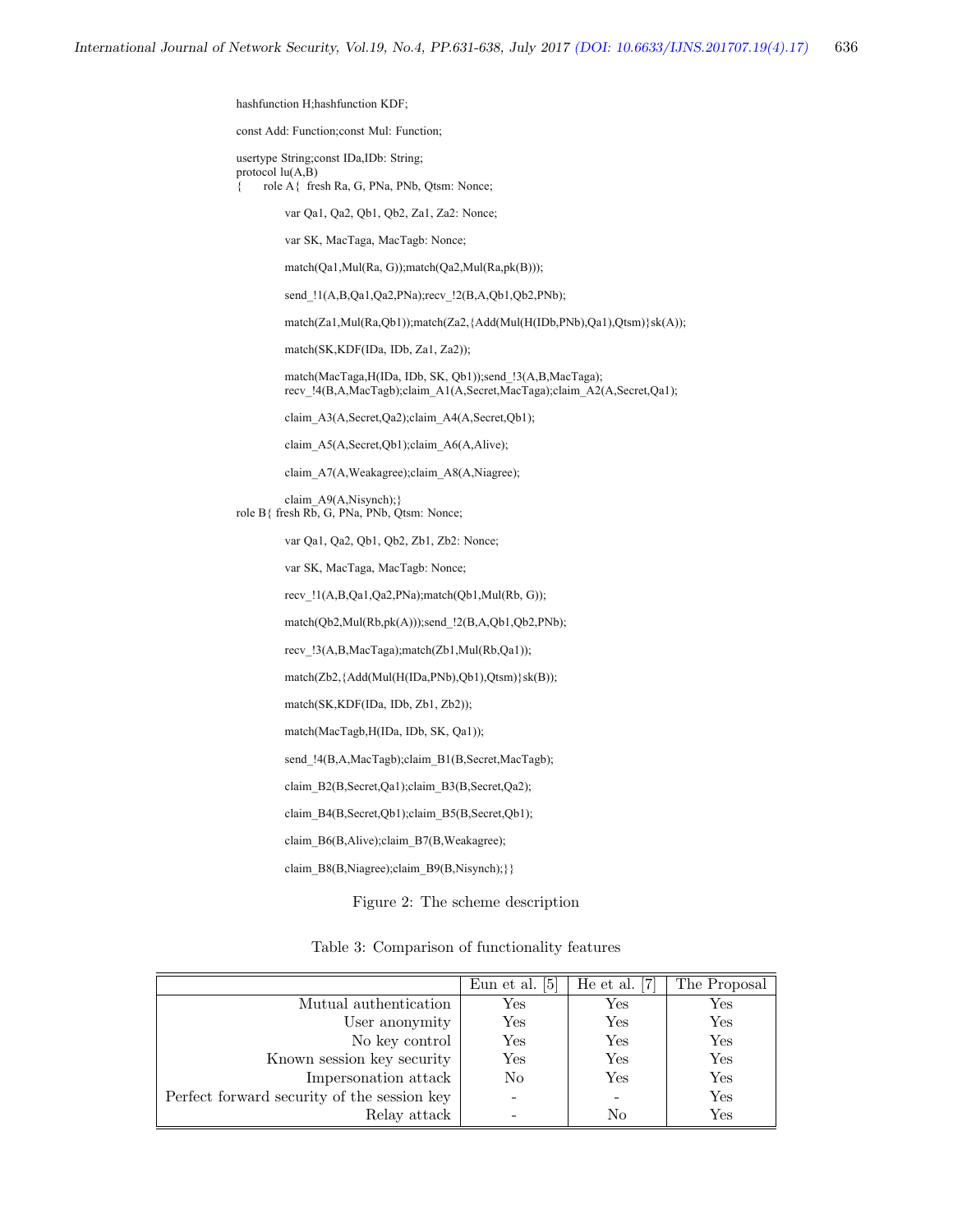| $^{22}$<br>Scyther results : verify |    |                |                |                            |             |
|-------------------------------------|----|----------------|----------------|----------------------------|-------------|
| Claim                               |    |                |                | <b>Status</b>              | Comments    |
| lu                                  | A  | lu, A1         | Secret MacTaga | Verified<br>Ok.            | No attacks. |
|                                     |    | u, A2          | Secret Qa1     | Ok<br>Verified             | No attacks. |
|                                     |    | u, A3          | Secret Qa2     | Verified<br>0k             | No attacks. |
|                                     |    | lu,A4          | Secret Qb1     | 10<br>Verified             | No attacks. |
|                                     |    | lu, A5         | Secret Qb1     | 0k.<br>Verified            | No attacks. |
|                                     |    | u, A6          | Alive          | 0k<br>Verified             | No attacks. |
|                                     |    | lu, A7         | Weakagree      | 0k<br>Verified             | No attacks. |
|                                     |    | u, AB          | Niagree        | Verified<br>O <sub>k</sub> | No attacks. |
|                                     |    | u, A9          | Nisynch        | Verified<br>0k.            | No attacks. |
|                                     | B. | u, B1          | Secret MacTagb | 0 <sub>k</sub><br>Verified | No attacks. |
|                                     |    | u,B2           | Secret Qa1     | Ok<br>Verified             | No attacks. |
|                                     |    | $ u,B3\rangle$ | Secret Qa2     | Verified<br>0k             | No attacks. |
|                                     |    | u, B4          | Secret Qb1     | Verified<br>Ok             | No attacks. |
|                                     |    | u, B5          | Secret Qb1     | Verified<br>Ok.            | No attacks. |
|                                     |    | $lu$ , $B6$    | Alive          | Verified<br>Ok.            | No attacks. |
|                                     |    | u,B7           | Weakagree      | 0k<br>Verified             | No attacks. |
|                                     |    | u, B8          | Niagree        | Verified<br>0k.            | No attacks. |
|                                     |    | u,B9           | Nisynch        | Verified<br>Ok             | No attacks. |
| Done.                               |    |                |                |                            |             |

Figure 3: Test result.

this table and is also more secure than He et al.'s scheme. As a result, the proposed scheme is much suitable for practical applications as compared to the recently proposed He et al.'s scheme.

## 7 Conclusion

This paper have investigated the NFC communicationsbased mutual authentication scheme presented by He et al.. By cryptanalyzing studies, a fatal security weakness in He et al.'s scheme have been found. In order to remedy this flaw, an enhancement based on He et al.'s scheme have been presented. Based on the security analysis, the proposed scheme has been demonstrated to be satisfied both the verifiability and privacy of attributes. According to the performance comparison results, the efficiency and feasibility of the proposed scheme under different privacy requirements for the IOT have been shown.

## References

[1] H. Arshad, and M. Nikooghadam, "An efficient and secure authentication and key agreement scheme for ses